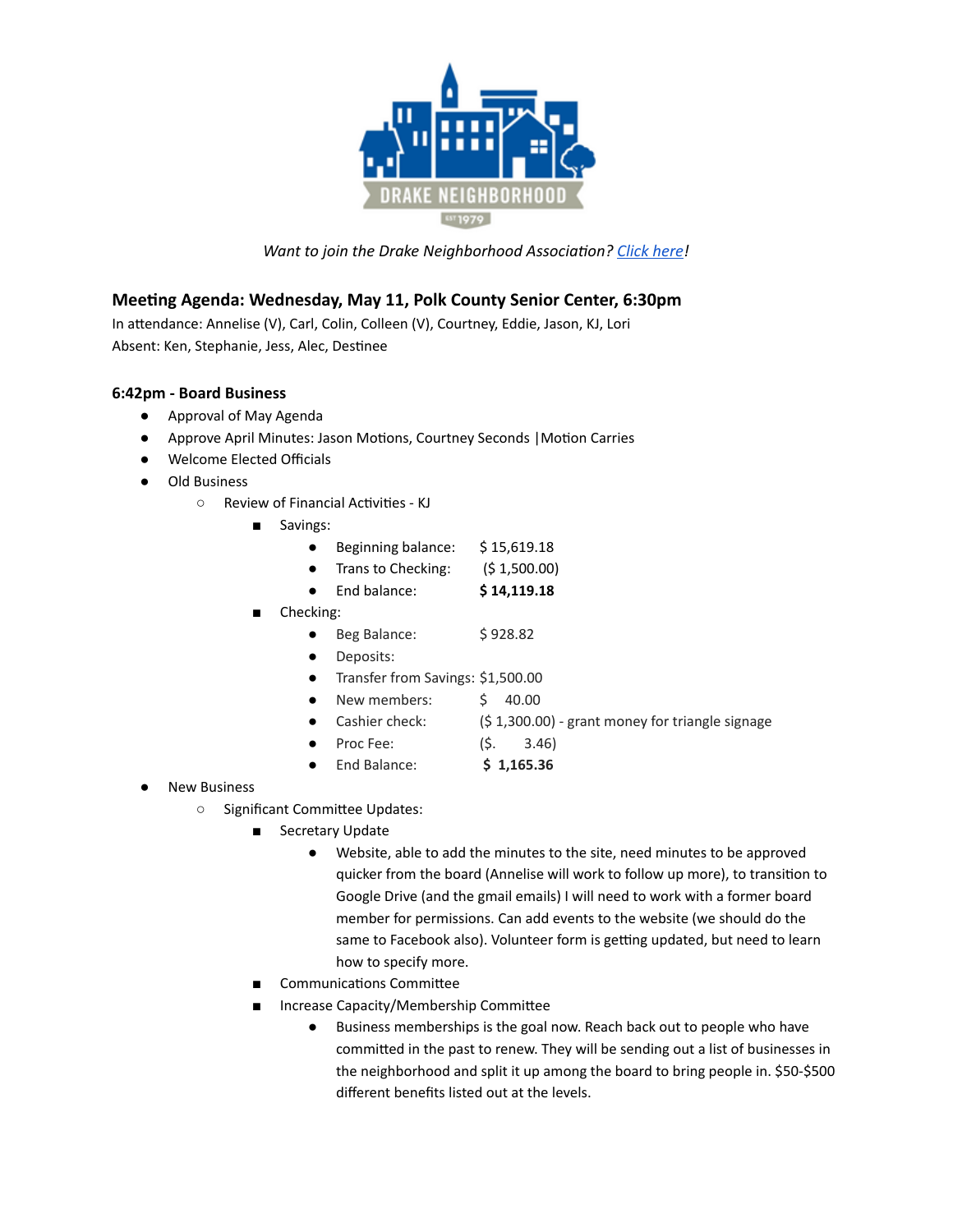- Create door hanger. Info/benefits sent to Stephanie for Stephanie's team to make.
- Social event was less successful mostly due to less social media push. Currently already pushing the next one. Stephanie has also given Courtney access to the socials so they can share that load.
- May 23rd is the next Membership Committee meeting Dough Co. at 5:30pm.
- Safe and Inclusive Neighborhood Committee
	- 150th Celebration: We are scheduled to kick off the celebration on Sunday, June 19th (Father's Day) with an Art Porch Crawl. We will need volunteers to help man a DNA Booth down in Dogtown to sell merchandise and memberships. We would need volunteers for 2 shifts (3-5 and 5-7). Please review your schedule and be ready to sign-up at the meeting.
	- In addition, we have established a date for the Cottage Grove 150th Block Party. It is going to be July 30th from 5-9. Please save the date on your calendar. Colin has a task sheet put together, but that will be sent around.
	- Possible walking tour on University with Drake and a parents weekend walking tour. Have materials ready for parents and a student membership level ready and into the website by then.

## **7:02pm - Neighborhood Updates**

- NBSD Updates
	- Mark McKinney:
		- Drake Relays went well. Having stuff on Forest with no traffic helped a lot, even with construction. Homicide: 3326 University (got them in custody quickly. details?). Domestics up and Catalytic Converter thefts up. Drake neighborhood having boots on the ground helps.
		- Traffic study for the 3200 Block of Cottage they are waiting to hear back from Lori
		- 35th and Iola. His wife died. This house is too big and the house went up for sale. Someone thought it would be a good idea to start the brush on fire.
		- Call the police if you see any fire. Fires get out of hand if people aren't watching.
		- Tuesday 4-9 neighborhood presidents for request for national night out. get all the requests next month empirical data for reports.
		- No stats this month. There was a domestic on 29th and Rutland. A lot going on recently, but there may not necessarily be increased calls.
		- Clearing all the trees on the levy downtown from SW9th to MLK
		- Homeless camps being removed
	- Eric Barker:
		- Backlog of rental cases that got lost in the mix go through two or three years so they can maintain rental certificates. Some have lapsed for rental certificates.
		- A lot of junk debris, Mac is pretty good on messaging Eric.
		- For landlords that aren't keeping things up contact Home, Inc. There is a complaint form on the city of DSM website. They then have 10 days to fix it, tennant calls them back and they schedule the inspection. If they don't keep them up to code as the new landlords, the city will step in.
- Parks and Recreation Update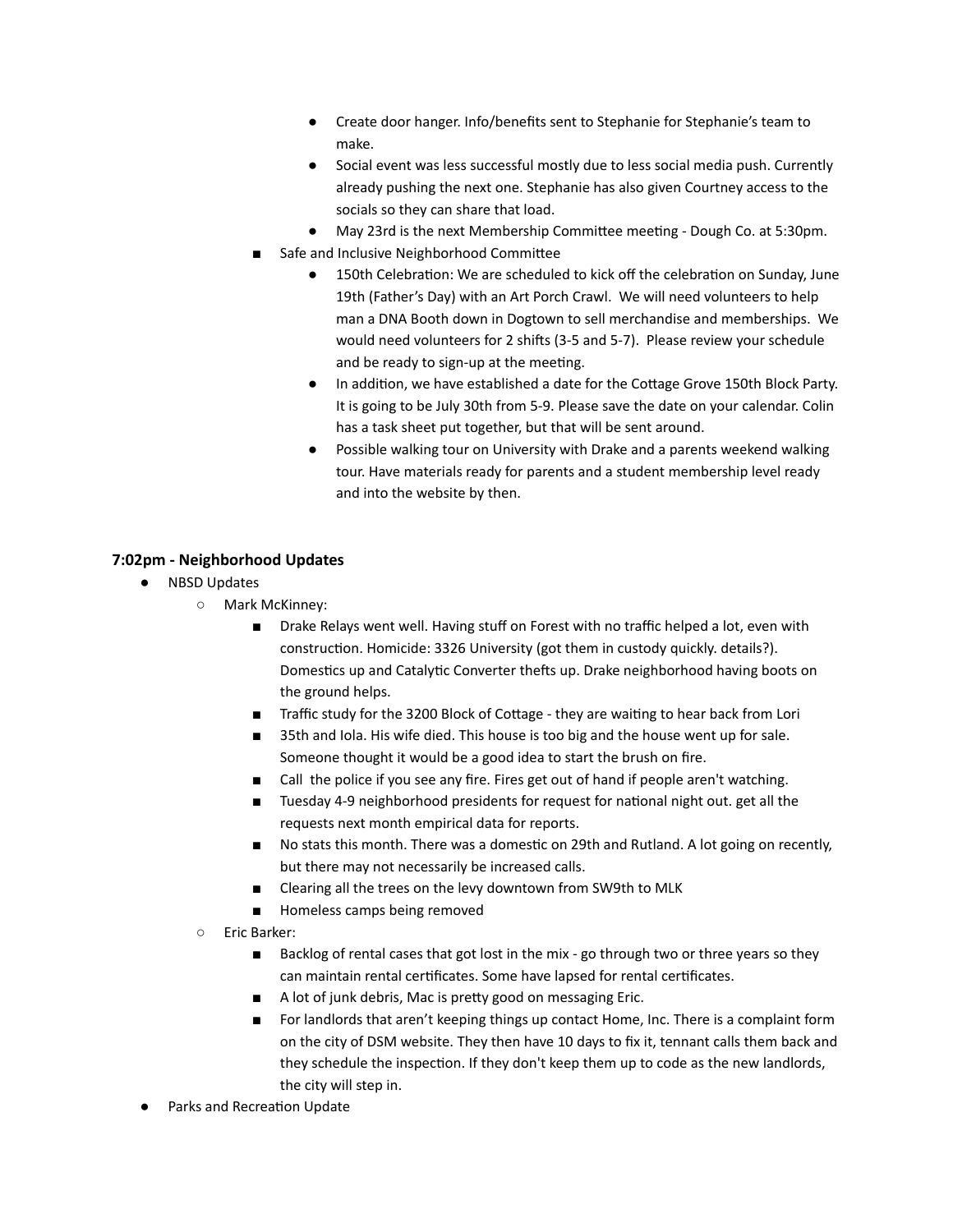- Laura Murphy:
	- Des Moines' Park System Ranks 25th Nationally
	- 300 seasonal positions still [available!](https://www.governmentjobs.com/careers/desmoines)
	- The Shelter at Drake Park: after summer camp, the shelter will be open for the public
	- Witmer Park June 23rd dedication
	- Firestration 4 replacement Public meeting: Thursday May 26th via zoom Moving the station to a new location
- Special Introductions:
	- Grace Van Cleave [Candidate](https://graceforiowa.com/) for Iowa Senate District 17
		- She has lived in the Drake Neighborhood, 28th and Kingman since 2018. She loves the city, felt very surprised during COVID watching the politics around her, she wants to fight for and protect our neighbors, our diversity. Moved here 12 years ago, from Washington DC in national Democratic politics. Moved here for a campaign, but stayed. Started businesses, bought a house here on her own. She wants to keep that possible.
		- People told her not to talk about abortion. She talks about it. Yes maybe immediately in the state we will be fine, but that's not guaranteed. Need fighters in the Senate who will ptu their neck out and talk about this issue. Extending childcare, paid leave. Fix the benefits and you will see people stay in jobs.
		- Education system: amazing that it's affordable to have a high quality of life. Des Moines has the potential to have what the suburbs schools do.
		- Small Businesses need to help women and minority business owners get started and keep moving. Should be able to do it all from our state.
		- Voting for this new district is June 7th.
	- Connie Boesen
		- City meeting on Monday. P&Z: Mother-in-law suite approved... within space of a certain distance from the bus route - owner must live on the property - building one with Invest DSM
		- Franchise fee also discussed. Mid american energy, collect on businesses for those who use energy, benchmarks for energy resolution discussed.
		- Flooding will hopefully not be an issue. Ingersoll construction includes sewer construction. Bus route and bike lanes will all be done at the same time - we appreciate everyone's patience. These are commitments we made with the sale tax. Also more walk able - sewer fixes are amazing for homeowners. That whole corridor will be transformed. More greenery, more trees, and less backup.
- Drake Report Update Ryan Arnold emailed update
	- Drake University requested a letter of support from the neighborhood regarding the review and approval of an 8th amendment to the University Square PUD Conceptual Plan to change the use of the building at the property located at 1140 24th Street from a previous hotel to a college dormitory. This will be reviewed by the Planning and Zoning Commission on May 19th.
		- KJ motioned, Eddie seconded | Motion carries
	- **Drake Student Update Lesly/Marguerite** 
		- Paul Morrison spruce up day: terrible weather. But after the increasing number of COVID cases, to protect community members and students, it was canceled for this year. SAA is done with events for the semester. But next semester they have the scavenger hunt during the Welcome Weekend.